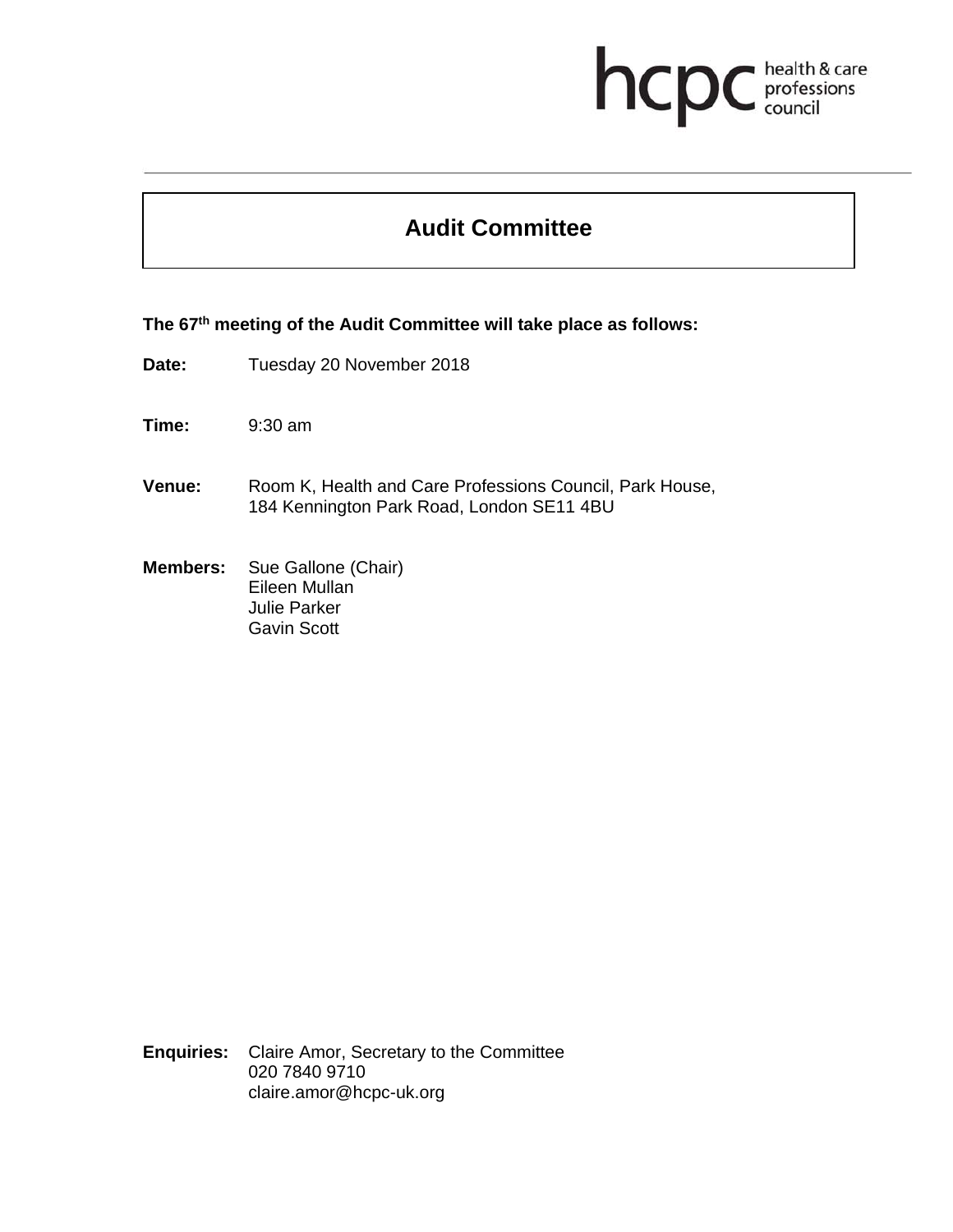Public Agenda

| 1  | <b>Chairs welcome and introduction</b>                                                                 |                                                                                                          | verbal                    |  |  |
|----|--------------------------------------------------------------------------------------------------------|----------------------------------------------------------------------------------------------------------|---------------------------|--|--|
| 2  | <b>Apologies for absence</b>                                                                           | verbal                                                                                                   |                           |  |  |
| 3  | Approval of agenda                                                                                     | verbal                                                                                                   |                           |  |  |
| 4  | <b>Declaration of members' interests</b>                                                               | verbal                                                                                                   |                           |  |  |
| 5  | Minutes of the Audit Committee meeting of 4 September 2018<br>Claire Amor - Secretary to the Committee |                                                                                                          | enclosure 1<br>AUD 46/18  |  |  |
| 6  | <b>Matters arising</b><br>Claire Amor - Secretary to the Committee                                     |                                                                                                          | enclosure 2<br>AUD 47/18  |  |  |
| 7  | <b>Strategic Risk Register</b><br>Jaqueline Ladds, Executive Director of Policy and External Relations |                                                                                                          | enclosure 3<br>AUD 48/18  |  |  |
| 8  | Papers from the HCPC's Internal Auditors, Grant Thornton LLP as follows;                               |                                                                                                          |                           |  |  |
|    | I.                                                                                                     | <b>HCPC PSA Improvement Plan</b><br>For discussion                                                       | enclosure 4<br>AUD 49/18  |  |  |
|    | ΙΙ.                                                                                                    | <b>Social Work Transfer Project</b><br>For discussion                                                    | enclosure 5<br>AUD 50/18  |  |  |
|    | Ш.                                                                                                     | Internal Audit progress report 2018-19<br>For discussion                                                 | enclosure 6<br>AUD 51/18  |  |  |
| 9  | <b>Internal Audit recommendation tracker</b><br>To note<br>Claire Amor - Secretary to the Committee    |                                                                                                          | enclosure 7<br>AUD 54/18  |  |  |
| 10 | Papers from Tian Tian, Director of Finance as follows;                                                 |                                                                                                          |                           |  |  |
|    | I.                                                                                                     | <b>External Audit planning 2018-19</b><br>For discussion<br>Hays MacIntryre<br><b>NAO</b>                | enclosure 8<br>AUD 52/18  |  |  |
|    | Ш.                                                                                                     | <b>Financial Regulations review</b><br>For recommendation                                                | enclosure 9<br>AUD 53/18  |  |  |
| 11 |                                                                                                        | <b>Quality Assurance Department update</b><br>For discussion<br>Paula Lescott, Head of Quality Assurance | enclosure 10<br>AUD 55/18 |  |  |